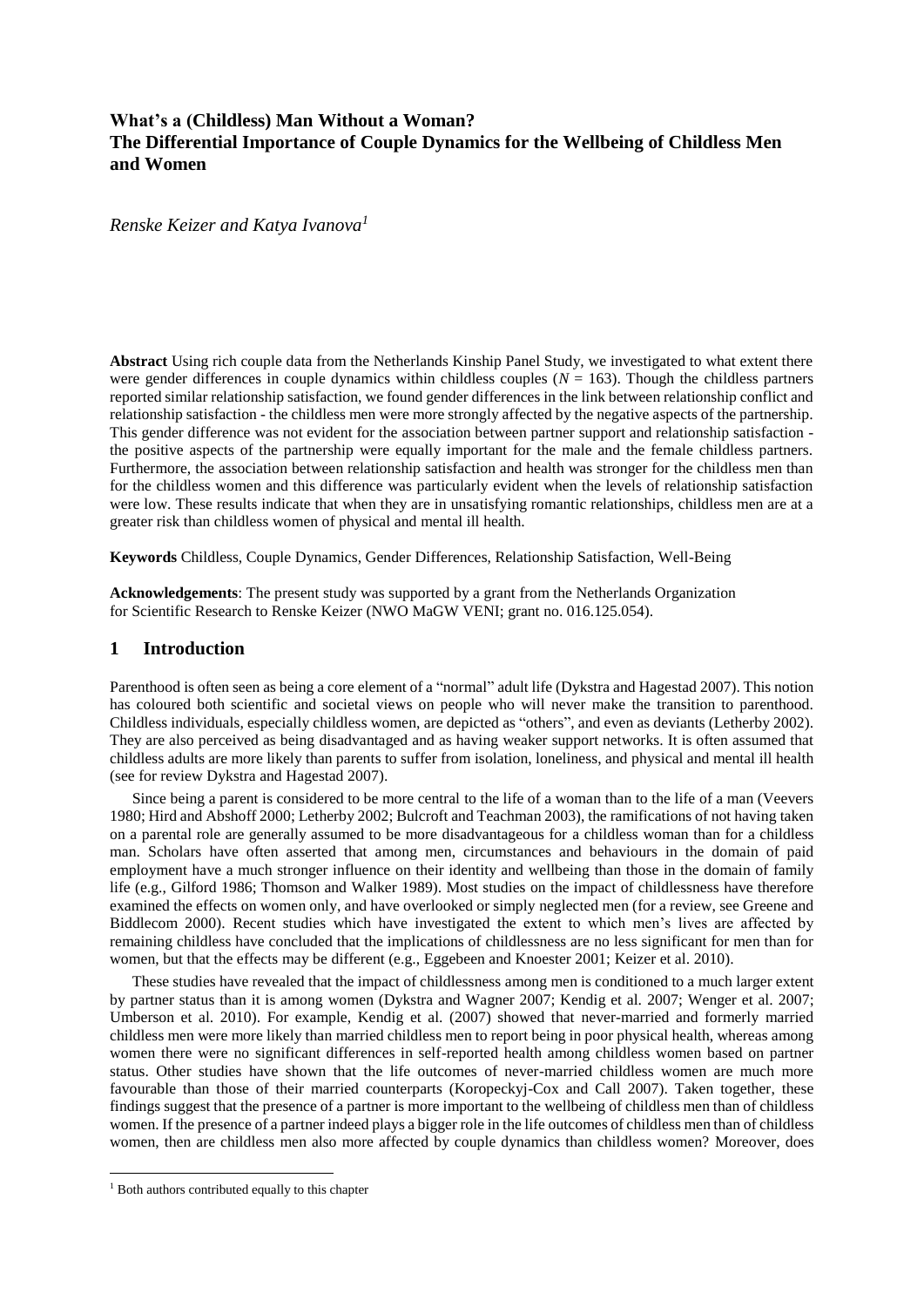relationship satisfaction have a greater impact on the overall wellbeing of childless men than on that of childless women?

Understanding the importance of couple dynamics for relationship satisfaction and, subsequently, overall wellbeing is important, especially for middle-aged and elderly couples. With increasing age, the social network of an individual becomes smaller and the relative importance of the partner increases (Carstensen 1992). This may be particularly true for childless couples, whose social networks are already more limited because of the absence of children and grandchildren. By studying the potential gender differences in the effects of couple dynamics and relationship satisfaction, our work addresses the pertinent issue of whether there are particular individuals within the childless population who are "at risk" of maladjustment.

Using a couple perspective, we investigate in the current study the differential importance of couple dynamics for relationship satisfaction among childless couples. Subsequently, we investigate whether relationship satisfaction has different effects on the well-being of the male partner and of the female partner in a given couple. As studies on the impact of parenthood on the wellbeing of adults have shown that the consequences of having or of not having children are not necessarily uniform across life outcomes (Dykstra and Wagner 2007; Kendig et al. 2007; Wenger et al. 2007), we focus on both physical and mental wellbeing. In our analysis, we use of multi-actor data from the Netherlands Kinship Panel Study (NKPS), a nationally representative survey conducted in 2002- 2004.

### **2 Theoretical background**

### **2.1 Gendered Benefits of Marriage?**

Being in a relationship is thought to be beneficial for individuals because a partnership represents an important source of both social support and financial stability, factors which are linked to higher levels of physical and mental health (e.g., Stimpson and Peek 2005). Bernard (1972) was one of the first scholars to explore the idea that relationships are more beneficial for men than for women. Based on her belief that marriage oppresses women because the wife is subordinate to the husband, she concluded that women tend to be less satisfied with marriage than men. Bernard (1972) also argued that men derive greater health benefits from marriage than women, and that marriage is harder on women than on men because women shoulder the majority of the household and childcare tasks.

In Bernard's work, which was published in the 1970s, gender balance and an equal division of tasks were the key factors used to explain the differences between men's and women's levels of satisfaction with marriage. Today, however, there is a much greater degree of gender equality in relationships than was the case in the period in which Bernard wrote her seminal studies (Sullivan 2006). The overwhelming majority of contemporary mothers are no longer confined by the role of housewife, but are actively involved in the labour market. In addition, while women still shoulder the majority of childcare duties, men have taken on a greater share of household and childcare tasks (e.g., Hook 2006). These trends suggest that couples today are much more gender-equal than they were four decades ago. Thus, based on the argumentation of Bernard, we would expect to find that gender differences in marital satisfaction are weaker today than they were in previous generations. Indeed, recent meta-analyses (Jackson et al. 2014) have reported that within non-clinical samples, no gender differences in marital satisfaction could be found. In line with these findings, and given that childless couples are viewed as being more genderegalitarian than couples with children (e.g., Grunow et al. 2012; Schober 2012), we should not observe any gender differences in relationship satisfaction levels among contemporary childless couples. However, the question of whether experiences *within* the partnership might affect the two partners differently remains.

### **2.2 Gender Differences in the Importance of Relationship Characteristics**

Following up on the arguments of Bernard, numerous studies have investigated the implications of partner status for wellbeing (e.g., Coombs 1991; Kiecolt-Glaser and Newton 2001). Recently, however, scholars have shifted their attention to investigating the impact on wellbeing of *within*-relationship dynamics. The majority of these studies have shown that positive marital relations (characterised by support and closeness) are protective for relationship satisfaction and wellbeing, whereas negative marital relations (characterised by disagreement and distress) are associated with poor outcomes for one or both members of the couple (e.g., Acitelli and Antonucci 1994; Ducharme 1997; Miller et al. 2004; Henry et al. 2005; Whisman et al. 2006).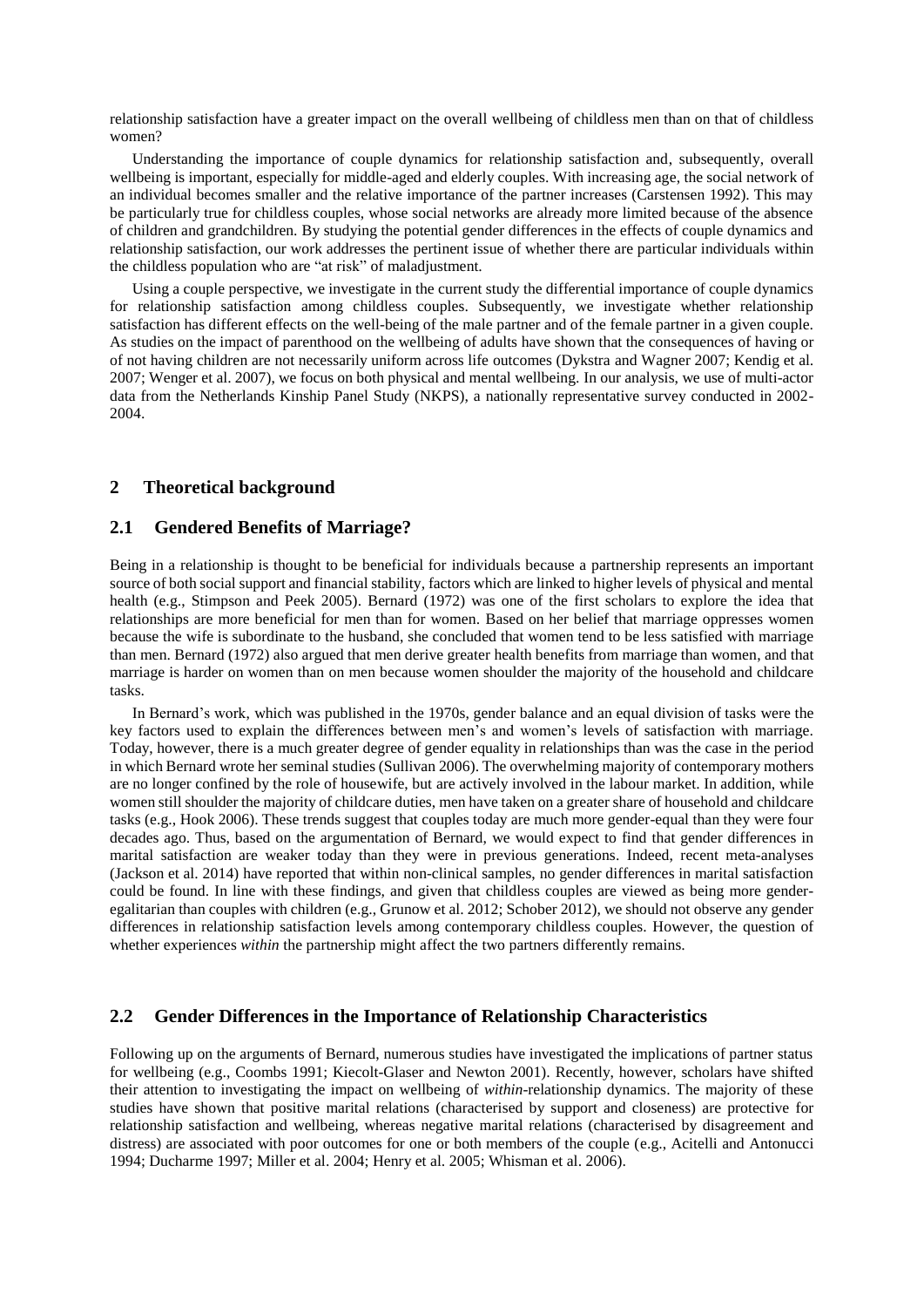Scholars have argued that what is going on in the relationship tends to have a greater impact on the female partner's than on the male partner's satisfaction with the relationship (e.g., McRae and Brody 1989). They often explain this difference by claiming that women tend to do more of the emotional work in the relationship than men (Thomson and Walker 1989), i.e., that women are generally more aware than men of the emotional climate of the relationship, and are more likely to monitor the relationship's emotional quality. While it has been shown that the perception of problems is associated with lower levels of relationship satisfaction and higher levels of stress among both women and men, women have been found to be more likely than men to perceive problems in the relationship (McRae and Brody 1989). In line with these findings, other studies have revealed that women initiate relationship therapy and file for divorce more frequently than men (e.g., Rokach et al. 2004). Scholars have further observed that a woman tends to be at a double disadvantage in a relationship relative to her male partner, not only because she is more likely to perceive problems in their relationship, but because these problems are more likely to have a detrimental impact on her wellbeing (e.g., Gove and Hughes 1979; McRae and Brody 1989). In other words, as Rae and Brody (1989) have put it: "Women's marriages are more negative than men's marriages and the negatives translate into more distress for women than men" (ibid.: 246).

Most studies which have examined the extent to which characteristics of the relationship affect relationship satisfaction have focused on negative marital relations, such as relationship problems and conflicts (for a critique, see Cramer 2004). Although the ways in which partners experience conflict and handle relationship problems are strong predictors of satisfaction with the relationship, recent studies have found that the ways in which partners provide emotional support to one another may be equally or even more important determinants of satisfaction (e.g., Cramer 2004; Hilbert et al. 2013). Findings in this area complement the findings on the impact of conflict and problems in the relationship: i.e., a woman's level of relationship satisfaction is not only more likely than a man's to be negatively affected by relationship conflict and problems; it is also more likely to be positively affected by partner support (e.g., Julien and Markman 1991).

Furthermore, scholars have argued that the physical and mental wellbeing of a woman is more strongly affected than that of a man by relationship quality because marriage is considered a more central component of a woman's than a man's life (Gilford 1986). Women are socialised to derive their wellbeing from close inter-personal relationships, whereas men are encouraged to derive their sense of self through more autonomous pathways, such as paid labour (Quirouette and Gold 1992). It has therefore been posited that while men tend to benefit from marriage regardless of the quality of the relationship, women may derive mental and physical health benefits from marriage only if the relationship is satisfying (Hess and Soldo 1985). Some scholars have even found that positive relationship characteristics such as high levels of closeness, while beneficial for a woman, are actually detrimental to the wellbeing of a man, as intense intimacy with a partner may interfere with the man's ability or desire to maintain his autonomy (Quirouette and Gold 1992).

### **2.3 Is the Picture Different for Childless Couples?**

Although the literature has shown that childless couples exhibit higher levels of relationship satisfaction than parents (see Wagner et al. 2015 for a recent exception), it is not yet clear whether the previously described gender differences in the effects of relationship characteristics on relationship satisfaction—and, subsequently, on wellbeing—also apply to childless couples. Although childless couples (perhaps in part because of the greater degree of gender equality in their relationship) may be expected to report having fewer relationship conflicts and problems, there is no basis for assuming that the existence of relationship problems or conflicts would have different effects on the relationship satisfaction levels of childless couples than on those of parents. Therefore, we hypothesise that the link between relationship satisfaction and both positive and negative relationship dynamics will be stronger for childless women than for childless men (*H1*).

In terms of the effects of relationship satisfaction on physical and mental wellbeing, the literature suggests that previous findings for couples with children should not be extrapolated to childless couples. Compared to childless men, childless women are often better off economically and have substantially larger networks (e.g., Dykstra and Hagestad 2007). This might indicate that the overall wellbeing of childless women is less dependent than that of childless men on what is going on in their romantic relationship. We therefore hypothesise that the link between relationship satisfaction and both physical and mental wellbeing will be stronger for childless men than for childless women (*H2*).

In the current study we address two main questions: 1) do relationship dynamics have different effects on the relationship satisfaction levels of childless women than of childless men; and, 2) does the link between relationship satisfaction and mental and physical wellbeing differ between childless men and childless women? These questions were investigated by estimating couple-level random effects models using data on 163 Dutch childless couples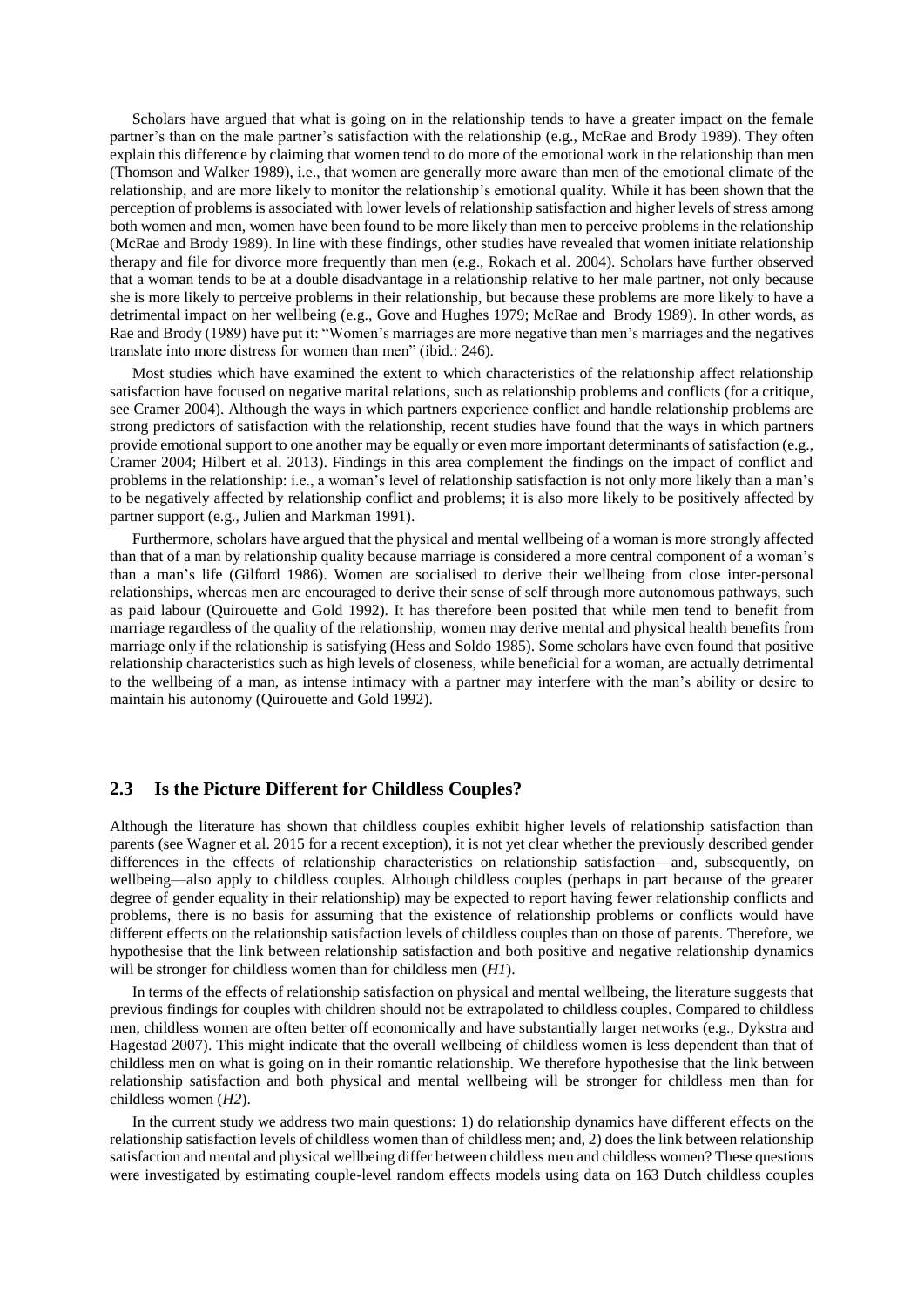from the first wave of the nationally representative Netherlands Kinship Panel Study (NKPS). Our work therefore helps to answer the question of whether previous findings on the importance of relationship dynamics and relationship satisfaction for couples with children also apply to the rather distinct population of childless partnerships.

## **3 Method & Method**

#### **3.1 Data**

The data used in this chapter come from the first wave of the Netherlands Kinship Panel Study (NKPS; Dykstra et al. 2005). The NKPS is a longitudinal, nationally representative study. In wave 1 of the NKPS, 8,161 individuals aged 18-79 participated. The respondents (also referred to as "anchors") were selected from a random sample of private addresses in the Netherlands. The first wave was conducted in 2002-2004 and had a response rate of 45 per cent (Dykstra et al. 2005), which is not atypical for the Netherlands. Dutch response rates tend to be lower than elsewhere and have been declining over time, likely because the Dutch are particularly sensitive about privacy issues (De Leeuw and De Heer 2001 (fehlt); Stoop 2005 (fehlt)). The anchor data were collected via computerassisted face-to-face interviews, as well as through separately completed questionnaires. Data were also collected from a number of significant others (also referred to as "alters"), including the anchors' current partner.

For our analyses, we focused on anchors who had partners at the time of the first wave of data collection, and whose partners were also participating in the NKPS (51.4 per cent of the wave 1 sample,  $n = 4,194$ ). We further restricted our sample to couples in which neither partner was a parent (i.e., neither had children, including with an ex-partner) and the female partner was age 40 or older at the time of the interview. This restriction was made because we were interested in the couple dynamics of permanently childless individuals. Earlier research has shown that the proportion of couples who make the transition to parenthood after the age of 40 is small (Landry and Forrest 1995; Garssen et al. 2001) . These selections resulted in a final sample of 163 childless couples. In our work, we used the data provided by both partners; thus, our sample consisted of 326 individuals nested in 163 couples.

#### **3.2 Measures**

**Relationship Satisfaction** Both partners provided answers to the following four items: "We have a good relationship", "The relationship with my partner makes me happy", "Our relationship is strong", and "The relationship with my partner is very stable". The responses were coded from 1 = *strongly agree* to 5 = *strongly disagree*. Developed specifically for the NKPS, the reliability and validity of this scale were tested during pilot studies (Verweij 2002), and it has been used successfully in other studies (Komter et al. 2012). The scale was created based on the mean of the items ( $\alpha$  = .95 for anchors and  $\alpha$  = .92 for alters). The items were recoded so that a higher value represented higher relationship satisfaction. The correlation between the partners' answers was *r* =  $.55, p < .05.$ 

**Self-reported Health** The partners' health was assessed based on the following question: "How is your health in general?" The respondents could choose from 1 = *excellent* to 5 = *very poor*. Self-assessed health has been shown to be a strong indicator of general health (Ferraro and Farmer 1999; McHorney 2000), and this NKPS item in particular has been validated in previous research on the link between family of origin and health (e.g., Monden 2010). The question was recoded so that a higher value corresponded to better health. The correlation between the partners' responses was  $r = .05$ ,  $p > .05$ .

**Mental Well-Being** The partners' mood in the past four weeks was assessed using the following five questions: "How often have you felt particularly tense in the past four weeks?", "How often have you felt so down in the dumps in the past four weeks that nothing could cheer you up?", "How often have you felt calm and peaceful in the past four weeks?", "How often have you felt downhearted and miserable in the past four weeks?", and "How often have you felt happy in the past four weeks?". The answer categories ranged from 1 = *all the time* to 6 = *never*. Two of the items were recoded so that a higher value on this scale indicated a better mental wellbeing. The scale was created based on the mean of the items ( $\alpha = .82$  for anchors and  $\alpha = .85$  for alters). The correlation between the partners' answers was  $r = .24$ ,  $p < .05$ .

**Support from the Partner** Both the anchor and the alter provided information about the level of support they received from their partner by answering the following five questions: "To what extent does your partner support you: a) in decisions about your work or education; b) when you have worries or health problems; c) in your leisure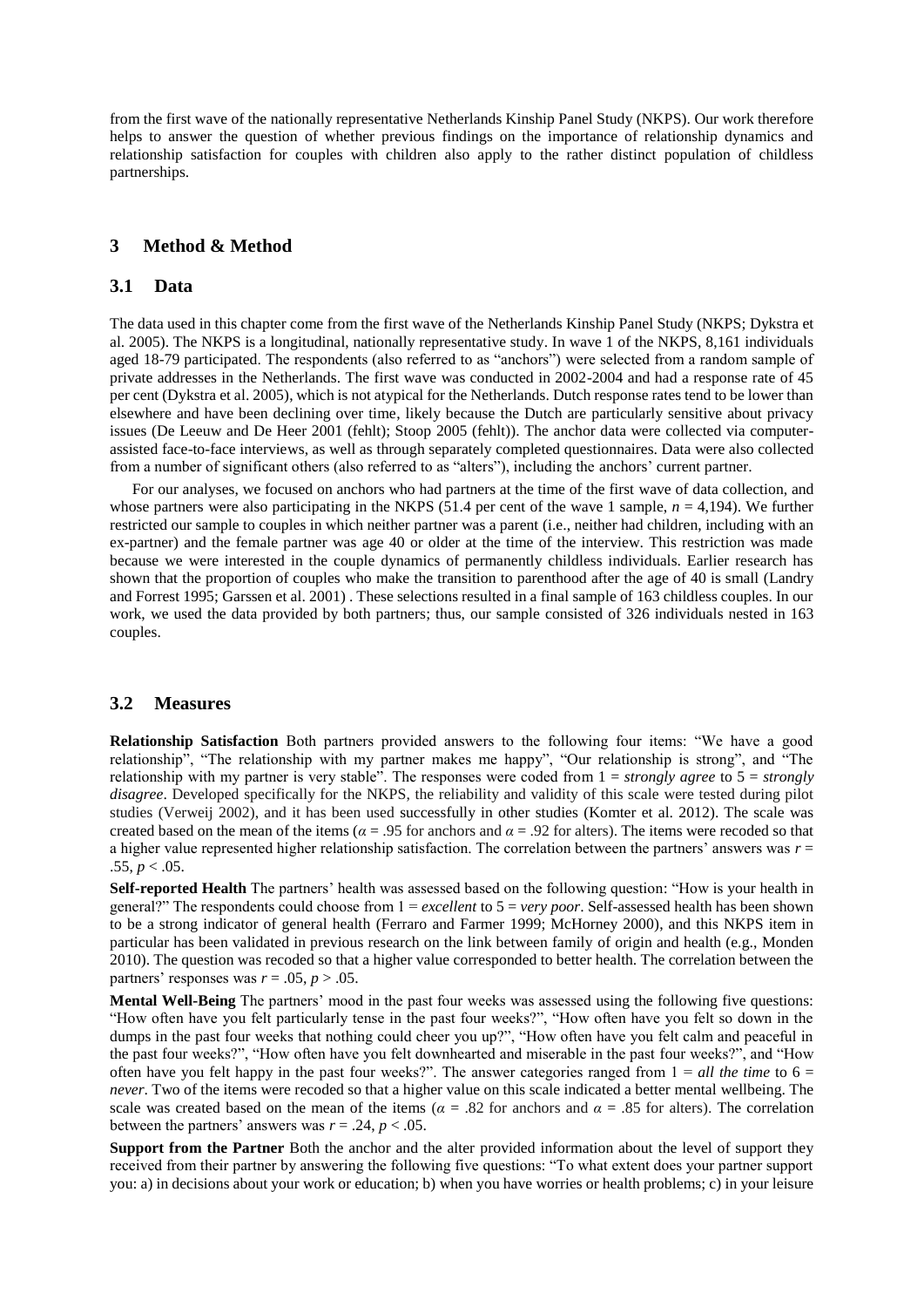time activities and social contacts; d) with all kinds of practical things you need to do; and e) in personal matters that are on your mind?"  $(1 = no support to 4 = a lot of support)$ . The scale was created based on the mean of the items. The reliability of the measure was high both for the anchors and alters ( $\alpha$  = .84 for both). The correlation between the partners' responses was  $r = .30$ ,  $p < .05$ .

**Relationship Conflict** The level of conflict in the relationship was assessed using the following three items: "Please indicate whether the following situations have occurred between you and your partner in the past 12 months: 1) heated discussions between you and your partner; 2) one of you putting down and blaming the other; and 3) you didn't want to talk to each other for a while". Both partners responded to these questions on a scale from 0 = *not at all* to 2 = *several times*. The scale was created based on the mean of the items. The reliability of the scale in our analytical sample was slightly under the conventionally established .70 threshold, but was still acceptable ( $\alpha$  = .63 for anchors and  $\alpha$  = .66 for alters). The correlation between the partners' answers was  $r = .48$ ,  $p < .05$ .

**Control Variables** In all of our analyses, we controlled for the age of the reporting partner (in years), the highest attained level of education of the reporting partner (coded as 1 = *(incomplete) elementary only* / *lower vocational / lower general secondary*, 2 = *intermediate general secondary / upper general secondary* / *intermediate vocational*, and 3 = *higher vocational / university / post-graduate*), and for the duration of the current relationship in years (from the start of the partnership to the date of the interview).

In the analyses focusing on self-reported health, we also controlled for the reporting spouse's informal social capital and level of agreement with child-endorsing norms. The informal social capital of each partner was measured based on four questions which referred to the extent to which the anchor / alter was able to rely on his or her friends ("When I am troubled, I can always discuss my worries with my friends", "I place confidence in my friends", "Should I need help, I can always turn to my friends", and "I can always count on my friends"; rated from 1 = *strongly agree* to 5 = *strongly disagree*). The items were recoded so that a higher value corresponded to a large amount of informal social capital. A similar scale based on the NKPS data has been successfully used in earlier works on the impact of social contexts on romantic relationships (e.g., Hogerbrugge et al. 2012). The reliability of the scale was high both for the anchor and alter ( $\alpha = .92$  for anchors and  $\alpha = .93$  for alters). Finally, our measure of child-endorsing norms was constructed based on the partners' responses to the following four statements: "A person's life is not complete if s/he has not had children", "People have a duty to society to have children", "I believe that in this world a person can feel totally at ease only in his or her own family with children", and "If a person never has children, s/he can never be really happy" (rated on a scale from 1 = *strongly agree* to 5 = *strongly disagree*). The items were recoded so that a higher value corresponded to a higher level of agreement with the child-endorsing norm. The reliability of the scale was high for both partners (*α* = .77 for anchors and *α* = .87 for alters). Table 1 displays descriptive information about all of the variables used in the analyses.

|                                               |             | Female partners | Male partners |          |  |
|-----------------------------------------------|-------------|-----------------|---------------|----------|--|
|                                               | $\mathbf n$ | M(SD)           | $\mathbf n$   | M(SD)    |  |
| Relationship satisfaction                     | 161         | 4.57            | 160           | 4.64     |  |
|                                               |             | (0.53)          |               | (0.56)   |  |
| Self-reported health, 1 (lowest)-5 (highest)  | 163         | 3.91            | 163           | 4.03     |  |
|                                               |             | (0.86)          |               | (0.72)   |  |
| Mental wellbeing, 1 (lowest)-6 (highest)      | 161         | 4.90            | 162           | 4.98     |  |
|                                               |             | (0.70)          |               | (0.74)   |  |
| Support from partner, 1 (lowest)-4 (highest)  | 159         | 3.40            | 159           | 3.49     |  |
|                                               |             | (0.55)          |               | (0.48)   |  |
| Relationship conflict, 0 (lowest)-2 (highest) | 159         | 0.40            | 156           | 0.43     |  |
|                                               |             | (0.42)          |               | (0.41)   |  |
| Age (in years)                                | 163         | 51.29           | 163           | 53.02    |  |
|                                               |             | (8.99)          |               | (10.52)  |  |
| Informal social capital, 1 (lowest-5 highest) | 162         | 3.92            | 162           | 3.78     |  |
|                                               |             | (0.67)          |               | (0.71)   |  |
| Child-endorsing norm, 1 (lowest-5 highest)    | 161         | 1.41            | 161           | 1.45     |  |
|                                               |             | (0.54)          |               | (0.63)   |  |
| Duration of the partnership (in years)        | 163         | 24.92           | 163           | 24.92    |  |
|                                               |             | (13.43)         |               | (13.43)  |  |
|                                               | $\mathbf n$ | $%$ of n        | $\mathbf n$   | $%$ of n |  |
| <b>Educational attainment</b>                 | 163         |                 | 163           |          |  |
| Elem only, lower voc, lower general secondary |             | 43.6%           |               | 30.7%    |  |

**Table 1** Descriptive statistics for variables used in the analyses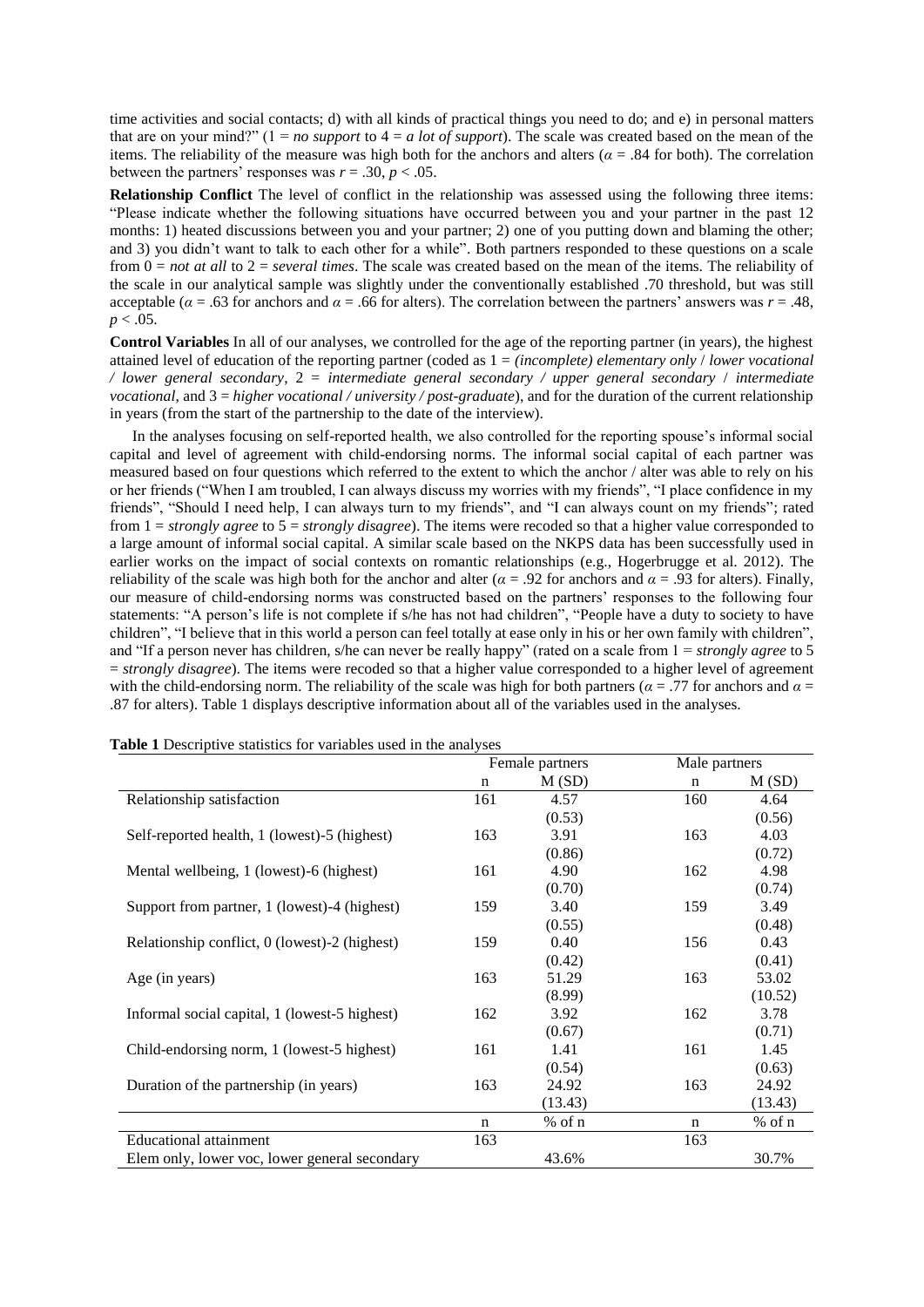| Intermediate, upper general secondary, interm. | 16.6% | 27.0% |
|------------------------------------------------|-------|-------|
| voc.                                           |       |       |
| Higher voc., university, postgraduate          | 39.9% | 42.3% |

## **3.3 Analytical Approach**

We carried out our analyses in two steps. In the first step, we examined whether gender differences could be observed in the association between aspects of the relationship (i.e., conflict and support) and relationship satisfaction  $(H)$ . In the second step, we examined whether the link between relationship satisfaction and self-rated physical and mental health differed between the male and the female partners (*H2*). The research questions were addressed using linear regression models with couple-level random effects. We did not estimate fixed-effects models because there was little variation in the covariates of interest *within* couples (e.g., level of conflict, support from the partner), which could have resulted in standard errors which were too large (Allison 2009). The models were fitted using *xtreg* in STATA, Version 13.1. In all of the models we included control variables for the age of the partner whose relationship satisfaction /wellbeing was being examined, as well as his/her educational level and the duration of the relationship. Additionally, in the models which addressed the link between relationship satisfaction and wellbeing we controlled for the individual's level of agreement with child-endorsing norms (as a proxy for whether the respondent's childless status was (in)voluntary) and social capital.

To test the hypotheses, we included interaction terms in our models (i.e., between the gender of the partner and the covariate of interest, such as conflict, support, or relationship satisfaction). To facilitate the interpretation of the significant interaction terms, we used the *margins* command in STATA to estimate and plot the marginal effects at representative values for the female and the male partners. All of the marginal effects were estimated for the reference categories of the categorical control variables, and the continuous variables were kept at the sample mean.

#### **4 Results**

Detailed descriptive information about the measures used in this study is displayed in Table 1. The table clearly shows that, by and large, the childless NKPS participants reported rather high levels of relationship satisfaction (*M* for female partners = 4.57 (*SD* = .53) and *M* for male partners = 4.64 (*SD* = .56)). Furthermore, there were no gender differences in the mean levels of any of the central covariates of interest (i.e., relationship satisfaction, selfreported health, mental wellbeing, support from the partner, and relationship conflict).

In the first step of our analyses we focused on the question of whether there were gender differences in the association between relationship dynamics and relationship satisfaction. The results addressing this question are displayed in Table 2. The first two models in the table display the main effects of gender (Model 1) and of support from the partner and relationship conflict (Model 2). As was mentioned earlier, the gender of the partner was not associated with the self-reported level of relationship satisfaction, whereas the self-reported level of support received from the partner and the level of relationship conflict were associated with relationship satisfaction in the manner predicted (i.e., a one point increase in partner support was linked to a .45 point increase in the dependent variable, and a one point increase in relationship conflict was linked to a .19 decrease in relationship satisfaction). Our first research question is, however, addressed in the subsequent models, which included an interaction between the gender of the partner and the indicators of relationship dynamics (Model 3 for support and Model 4 for conflict). All of the results discussed below were found after accounting for the individual and relationship level control variables.

As can be seen in Model 3, the association between the level of support received from the partner and the level of self-reported relationship satisfaction did not differ between the male and the female childless partners. In other words, we did not find evidence that childless women were more strongly affected than childless men by the positive aspects of their relationship. While we did find evidence of gender differences in the association between conflict and relationship satisfaction, these differences were not in the expected direction (Model 4 of Table 2). For ease of interpretation, the estimated marginal effects at representative values are plotted in Figure 1. A postestimation examination of the slopes for the two groups showed that only the slope for the male partners  $(b = -31,$ *SE* =  $.08, 95\%$  *CI* [ $-47 - (-14)$ ] was significant (slope for female partners: *b* =  $-0.09$ , *SE* =  $.08, 95\%$  *CI* [ $-25 - (06)$ ]. An additional check demonstrated that the difference between the partners was significant ( $p < .05$ ) only at particularly high levels of conflict (i.e., two), and that the magnitude of the difference was not large (i.e., a difference of .32 points at *frequency of conflict* = 2).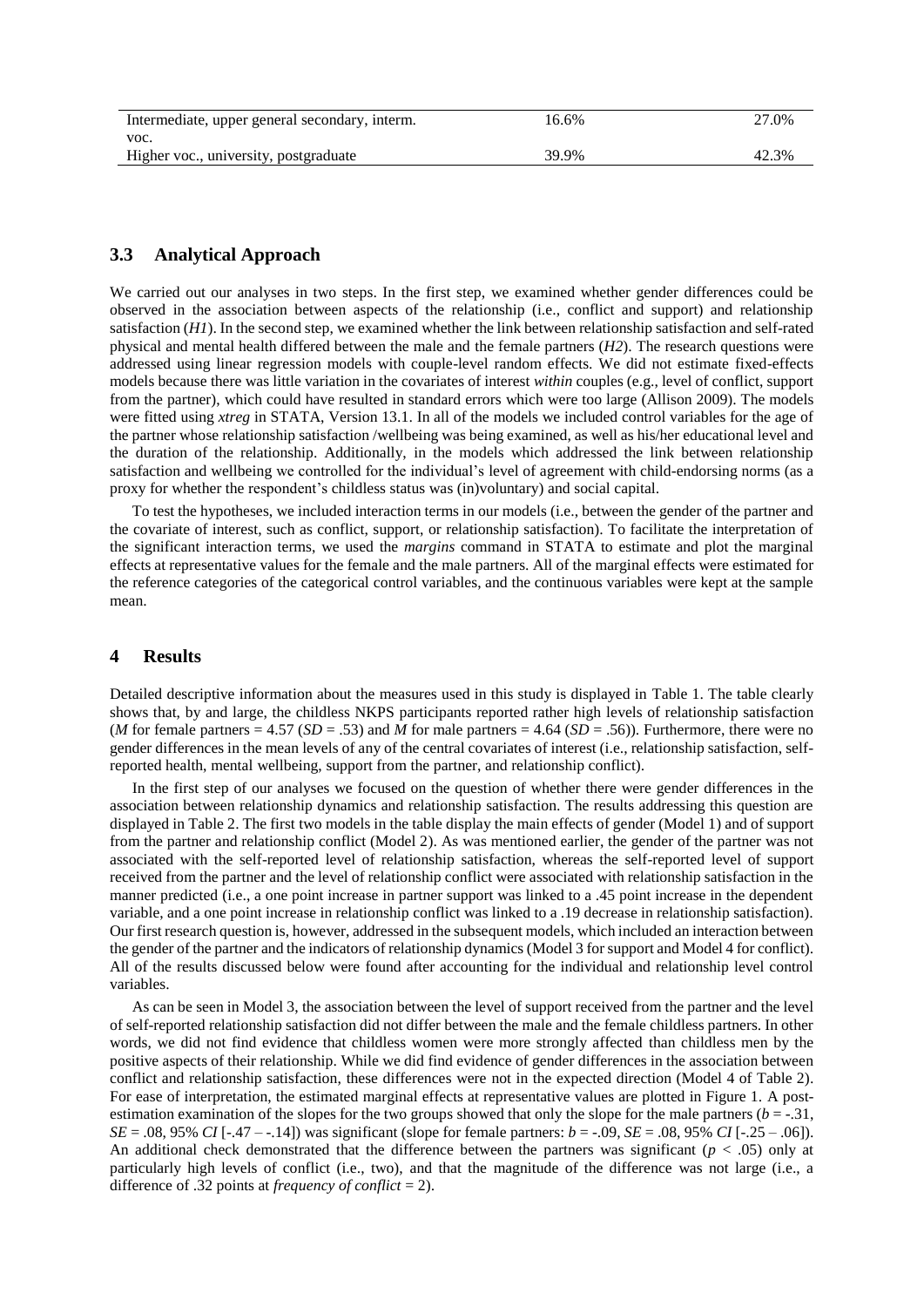The subsequent models addressed the second research question: namely, whether there were gender differences in the link between relationship satisfaction and the partners' wellbeing. Our findings are displayed in Table 3, Model 2 and Figure 2 for physical health; and in Table 3, Model 4 and Figure 3 for mental health. Model 2 of Table 3 and Figure 2 show that relationship satisfaction was found to be positively associated with self-rated health, but only among the childless men. A post-estimation examination of the slopes indicated that whereas the slope for the male partners was significant  $(b = .25, SE = .11, 95\% \text{ CI}$  [.03 -- .47]), the slope for the female partners was not  $(b = -0.08, SE = .12, 95\% \text{ CI} [-.30 - .15])$ . Our findings in Model 4 of Table 3 also demonstrated that there was a (borderline) significant gender interaction for the link between relationship satisfaction and self-rated mental wellbeing. Once again, whereas the slope for the male partners was significant (*b* = .33, *SE* = .10, 95% *CI* [.14 – .52]), the slope for the female partners was not  $(b = .09, SE = .10, 95\% \text{ CI} [-.11 - .29]$ ; also see Figure 3). In other words, our results indicated that the link between (physical) wellbeing and relationship satisfaction was stronger for the male than for the female childless partners.

|                                  | Model 1  |              | Model 2      |        | Model 3          |        | Model 4       |        |
|----------------------------------|----------|--------------|--------------|--------|------------------|--------|---------------|--------|
|                                  | Gender   |              | Relationship |        | Interaction      |        | Interaction   |        |
|                                  |          |              | dynamics     |        | with support     |        | with conflict |        |
|                                  | B        | SE           | B            | SE     | $\boldsymbol{B}$ | SE     | B             | SE     |
| Gender (ref. $=$ female          | 0.05     | (0.04)       | 0.01         | (0.04) | $-0.17$          | (0.30) | $0.10^{+}$    | (0.06) |
| partner)                         |          |              |              |        |                  |        |               |        |
| Support from partner             |          |              | $0.45**$     | (0.05) | $0.43**$         | (0.06) | $0.45**$      | (0.05) |
| Relationship conflict            |          |              | $-0.19**$    | (0.07) | $-0.19**$        | (0.07) | $-0.09$       | (0.08) |
| <b>Interactions</b>              |          |              |              |        |                  |        |               |        |
| Gender X support from<br>partner |          |              |              |        | 0.05             | (0.09) |               |        |
| Gender X relationship            |          |              |              |        |                  |        | $-0.21*$      | (0.10) |
| conflict                         |          |              |              |        |                  |        |               |        |
| Controls                         |          |              |              |        |                  |        |               |        |
| Age (in years)                   | 0.01     | (0.00)       | $0.01^{+}$   | (0.00) | $0.01^{+}$       | (0.00) | $0.01^{+}$    | (0.00) |
| Educational level (ref. $=$      |          |              |              |        |                  |        |               |        |
| highest)                         |          |              |              |        |                  |        |               |        |
| Lowest                           | 0.05     | (0.07)       | $-0.03$      | (0.06) | $-0.03$          | (0.06) | $-0.04$       | (0.06) |
| Middle                           | 0.00     | (0.07)       | $-0.01$      | (0.06) | $-0.01$          | (0.07) | $-0.02$       | (0.06) |
| Duration of relationship (in     | $-0.00$  | (0.00)       | $-0.00$      | (0.00) | $-0.00$          | (0.00) | $-0.00$       | (0.00) |
| years)                           |          |              |              |        |                  |        |               |        |
| Constant                         | $4.23**$ | (0.20)       | 2.80**       | (0.25) | 2.88**           | (0.28) | $2.77**$      | (0.25) |
| Miscellaneous parameters         |          |              |              |        |                  |        |               |        |
| Residual SD of random            | 0.42     |              | 0.31         |        | 0.31             |        | 0.31          |        |
| intercept $(sigma_u)$            |          |              |              |        |                  |        |               |        |
| Residual intraclass              |          |              |              |        | 0.47             |        | 0.47          |        |
| correlation (rho)                | 0.58     |              | 0.47         |        |                  |        |               |        |
| $R^2$ within unions              |          | 0.03<br>0.16 |              | 0.16   |                  | 0.17   |               |        |
| $R^2$ between unions             | 0.01     |              | 0.39         |        | 0.39             |        | 0.41          |        |
| $R^2$ overall                    | 0.01     |              | 0.31         |        | 0.32             |        | 0.33          |        |

**Table 2** Estimates from relationship-level Random-Effects Regression Models with relationship satisfaction as dependent variable

Note.  $+ p < 0.10, \pm p < 0.05, \pm p < 0.01$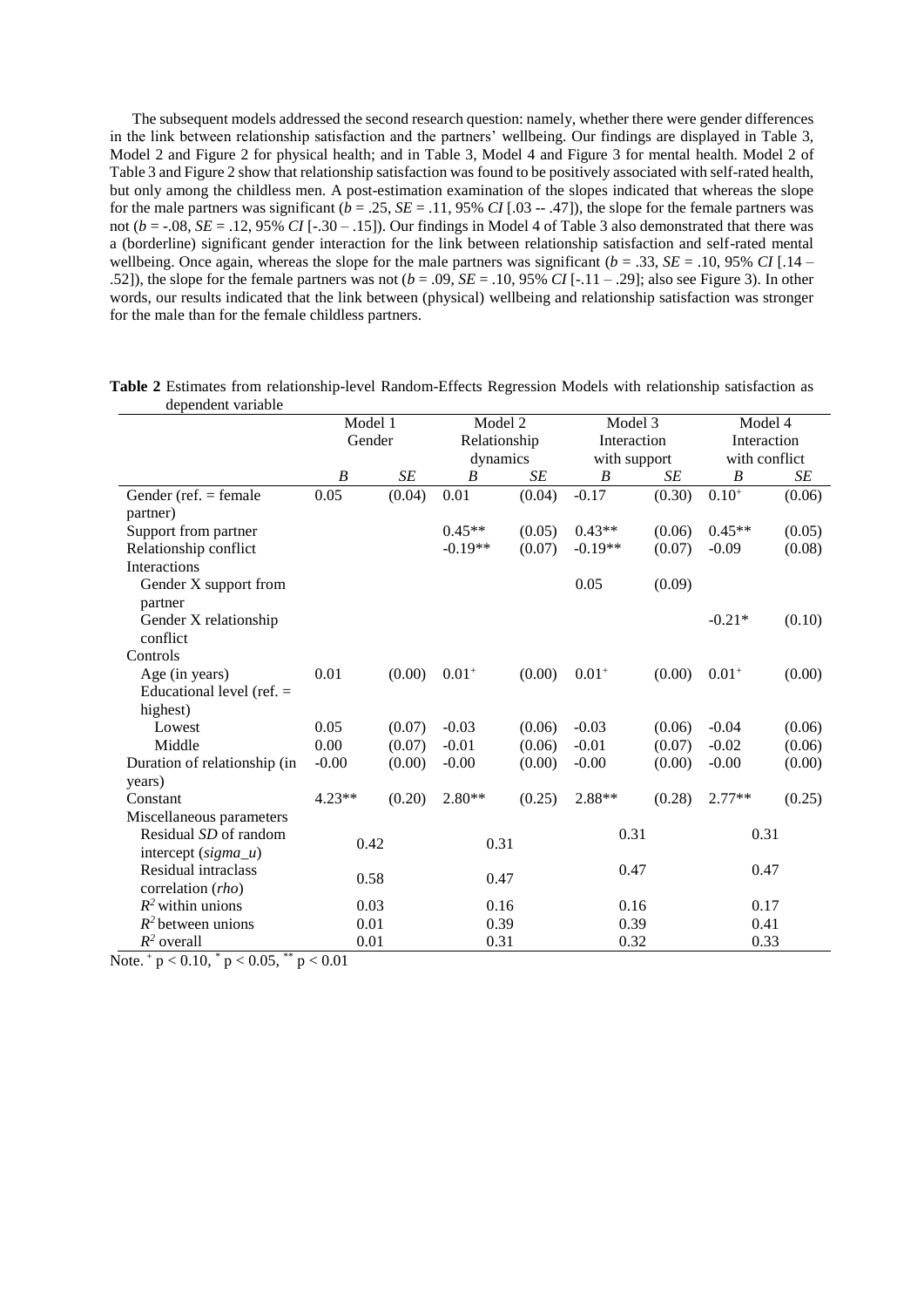| $\omega$ and $\omega$        | Model 1                       |        | Model 2      |        | Model 3          |           | Model 4          |           |
|------------------------------|-------------------------------|--------|--------------|--------|------------------|-----------|------------------|-----------|
|                              | Gender                        |        | Relationship |        | Interaction      |           | Interaction      |           |
|                              |                               |        | dynamics     |        | with support     |           | with conflict    |           |
|                              | $\boldsymbol{B}$              | SE     | B            | SE     | $\boldsymbol{B}$ | $\cal SE$ | $\boldsymbol{B}$ | $\cal SE$ |
| Gender (ref. $=$ female      | $0.16^{\scriptscriptstyle +}$ | (0.09) | $-1.34+$     | (0.72) | 0.12             | (0.07)    | $-1.00$          | (0.63)    |
| partner)                     |                               |        |              |        |                  |           |                  |           |
| Support from partner         | 0.09                          | (0.08) | $-0.08$      | (0.12) | $0.22**$         | (0.07)    | 0.09             | (0.10)    |
| Relationship conflict        |                               |        | $0.33*$      | (0.16) |                  |           | $0.24^{+}$       | (0.14)    |
| <b>Interactions</b>          |                               |        |              |        |                  |           |                  |           |
| Gender X support from        | 0.06                          | (0.07) | 0.07         | (0.07) | $0.20**$         | (0.06)    | $0.20**$         | (0.06)    |
| partner                      |                               |        |              |        |                  |           |                  |           |
| Gender X relationship        | $-0.17*$                      | (0.08) | $-0.16*$     | (0.08) | $-0.12+$         | (0.07)    | $-0.12^{+}$      | (0.07)    |
| conflict                     |                               |        |              |        |                  |           |                  |           |
| Controls                     | $-0.01*$                      | (0.01) | $-0.01*$     | (0.01) | 0.00             | (0.01)    | 0.00             | (0.01)    |
| Age (in years)               |                               |        |              |        |                  |           |                  |           |
| Educational level (ref. $=$  | $-0.09$                       | (0.10) | $-0.09$      | (0.10) | $-0.06$          | (0.09)    | $-0.05$          | (0.09)    |
| highest)                     |                               |        |              |        |                  |           |                  |           |
| Lowest                       | $-0.16$                       | (0.12) | $-0.15$      | (0.12) | $-0.09$          | (0.10)    | $-0.08$          | (0.10)    |
| Middle                       | 0.00                          | (0.00) | 0.01         | (0.00) | 0.00             | (0.00)    | 0.00             | (0.00)    |
| Duration of relationship (in | $4.13**$                      | (0.50) | $4.90**$     | (0.63) | $3.07**$         | (0.46)    | $3.65**$         | (0.56)    |
| years)                       |                               |        |              |        |                  |           |                  |           |
| Constant                     | $4.23**$                      | (0.20) | $2.80**$     | (0.25) | 2.88**           | (0.28)    | $2.77**$         | (0.25)    |
| Miscellaneous parameters     |                               |        |              |        |                  |           |                  |           |
| Residual SD of random        | 0.18                          |        | 0.20         |        | 0.27             |           | 0.24             |           |
| intercept $(sigma_u)$        |                               |        |              |        |                  |           |                  |           |
| Residual intraclass          | 0.06                          |        | 0.07         |        | 0.17             |           | 0.14             |           |
| correlation (rho)            |                               |        |              |        |                  |           |                  |           |
| $R^2$ within unions          | 0.10                          |        | 0.12         |        | 0.04             |           | 0.04             |           |
| $R^2$ between unions         | 0.04                          |        | 0.04         |        | 0.14             |           | 0.18             |           |
| $R^2$ overall                | 0.06                          |        | 0.07         |        | 0.11             |           | 0.12             |           |

**Table 3** Estimates from relationship-level Random-Effects Regression Models with self-reported health and mental wellbeing as the dependent variables

*Note*. <sup>+</sup> *p* < 0.10, \* *p* < 0.05, \*\* *p* < 0.01

**Fig. 1** Plot of estimated values for relationship satisfaction, based on estimates from Model 3, Table 2 (control variables at representative value).

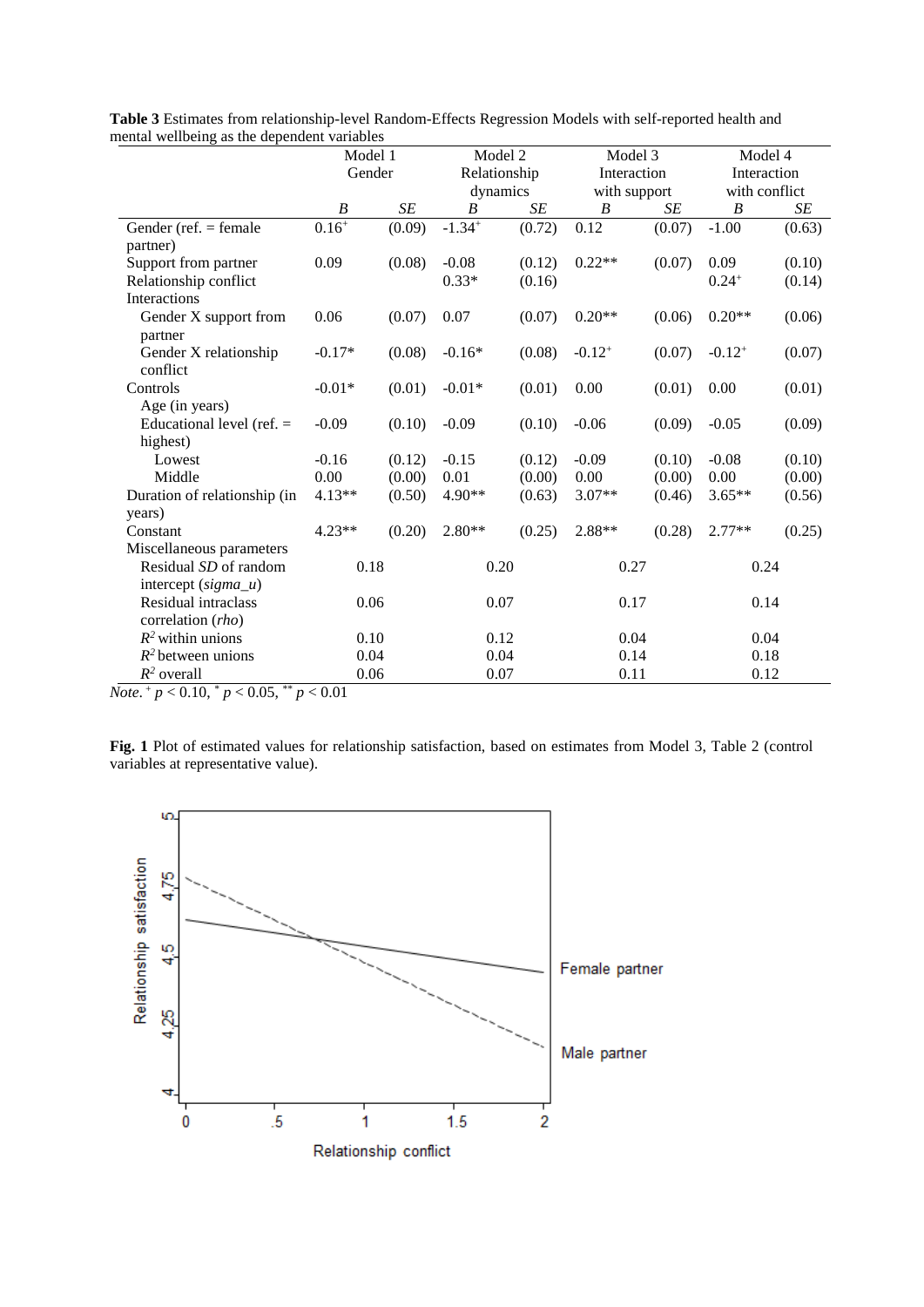



**Fig. 3** Plot of estimated values for mental well-being, based on estimates from Model 4, Table 3 (control variables at representative values)



## **5 Discussion**

In this chapter, our goal was to test to what extent gender differences in couple dynamics exist within childless couples. In our analyses we found that male and female childless partners reported similar levels of relationship satisfaction, a result which is in line with the findings of recent studies on gender differences in marital satisfaction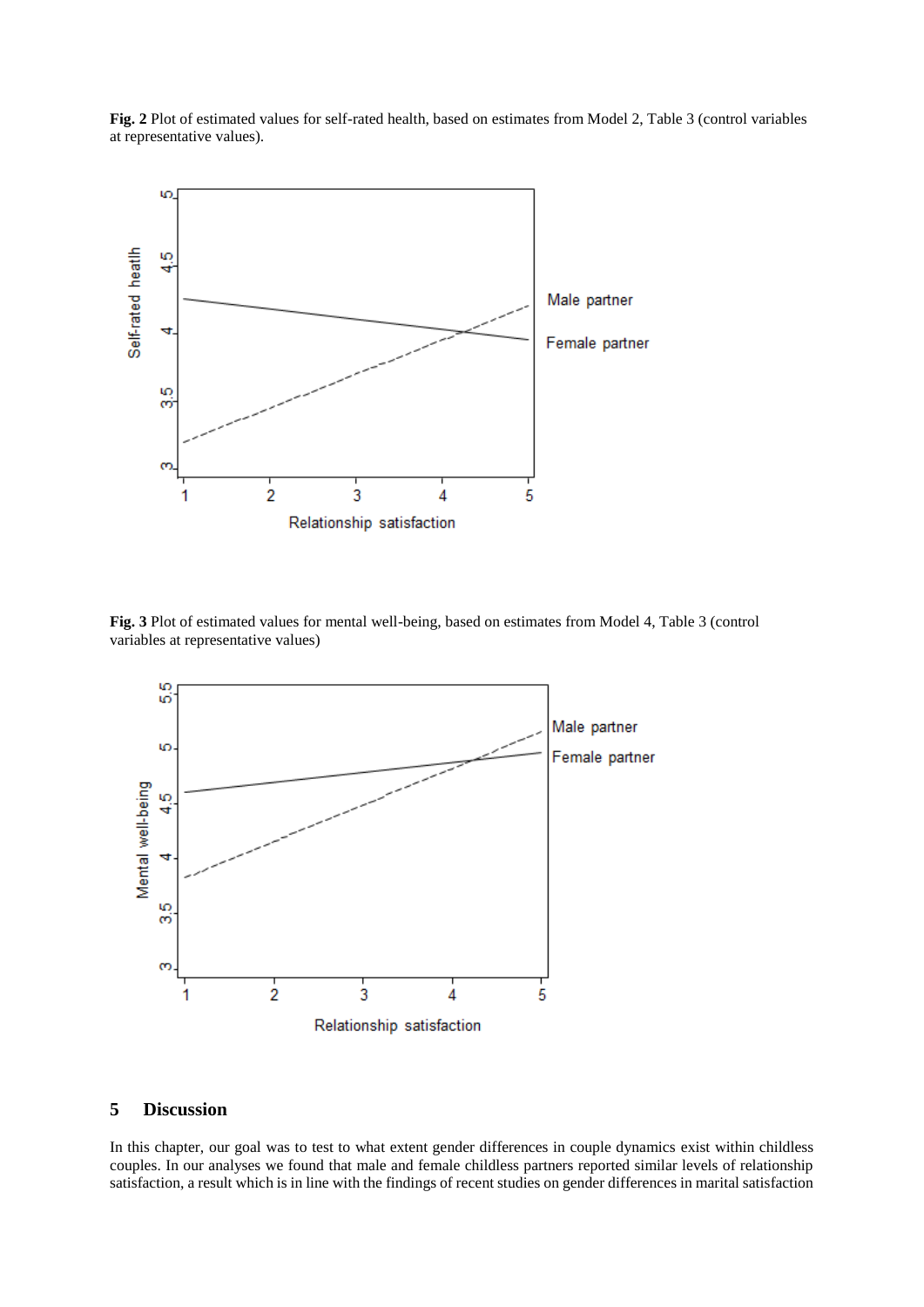of partners with children (e.g., Jackson et al. 2014). The key contribution of our work however, is our finding that there were gender differences in the link between relationship dynamics and relationship satisfaction and in the link between relationship satisfaction and wellbeing.

First, in contrast to our expectations, we found that the link between relationship conflicts and relationship satisfaction was stronger for the childless men than for the childless women. Interestingly, no gender differences were found in the link between partner support and relationship satisfaction. In other words, the positive aspects of the partnership were equally important for both the male and the female childless partners studied. These findings were surprising, as most of the previous literature has stressed that female partners are more strongly affected by both the positive and the negative aspects of their romantic relationships (e.g., McRae and Brody 1989). Our finding concerning relationship conflict could be interpreted in two ways. As we noted above, compared to childless men, childless women have been reported to be economically better off and, even more importantly, to have larger networks (Dykstra and Hagestad 2007). Therefore, it is possible that childless men depend heavily on their intimate partnerships, and are thus, more sensitive to the internal dynamics of these relationships than childless women. Another possible interpretation of this finding is that it is not the case that childless *men* are more strongly affected by relationship conflicts, but rather that childless *women* are less strongly affected by conflicts. In other words, we suggest that previous evidence that mothers are more sensitive than fathers to relationship conflict might be attributable to a heightened preoccupation among mothers with the potential impact of those conflicts on the wellbeing of their children. As childless women do not face this concern, they might be less sensitive to conflicts. These interpretations are, however, highly speculative. Future research may want to examine whether the gender difference we found here is robust, and to investigate to what extent it is driven by a heightened sensitivity to relationship dynamics among childless men or by a lower sensitivity to relationship dynamics among childless women.

The second main finding of our work concerned the link between relationship satisfaction and self-reported mental and physical wellbeing. In line with our hypothesis, we found that the association between relationship satisfaction and health was stronger for the childless men than for the childless women, and that this difference was particularly evident when the levels of relationship satisfaction were low. These results indicate that when they are in unsatisfying romantic relationships, childless men are at greater risk than childless women of physical and mental ill health. Again, future research should investigate in detail the mechanisms underlying this pattern. Are childless men indeed more affected by being in an unsatisfying relationship because they rely on their wife as their chief source of social support (Pugliesi and Shook 1998), and are these men therefore especially vulnerable when that support weakens or dissipates? Or is it the case that compared to fathers and childless women, childless men place a higher value on their romantic relationship than on other domains of life, and are therefore be more affected by what is going on in their relationship? Yet regardless of the underlying mechanisms, our study reveals that when childless men are dissatisfied with their romantic relationship, they are at risk of physical and mental maladjustment.

Some limitations of our study should be mentioned here. First, it is important to note that we did not strictly compare each childless man to his *own* female partner, who was also childless. As was previously stated, the optimal way to test for possible gender differences in the link between relationship dynamics and relationship satisfaction, and between relationship satisfaction and wellbeing, is to utilize couple-level fixed effects. However, given the very limited variability in the constructs of interest which we observed *within* our units of analysis (i.e., the partnerships) and due to concerns about the possibility of inflated standard errors, we opted to run random effect models (Allison 2009).

Another methodological concern which might be raised about our work is the fact that we did not address the question of possible reverse causality. In other words, we cannot exclude the possibility that what we are seeing is, for example, a gender difference in the impact of mental and physical wellbeing on relationship satisfaction. We chose to use data from the Dutch NKPS survey because they provide high-quality, *dyadic* information on the concepts of interest. However, as the data were cross-sectional in nature, we have taken great care throughout our work to avoid implying that we have found evidence of any causal links.

Despite these limitations, our results suggest that childless men may be more affected than childless women by negative couple dynamics. Using a rich couple-level data set, we showed that the link between relationship conflict and relationship satisfaction was stronger among the childless men than among the childless women. In addition, we found that the childless men who reported experiencing low levels of relationship satisfaction were also in worse physical and mental health than the childless women. Currently, approximately one in five men will remain childless (Keizer 2010), and divorce rates remain high. Thus, it appears that entry into fatherhood could become even more selective in the future (e.g., Rønsen and Skrede 2006). Future studies should therefore investigate in greater detail how childless men of middle and older ages function in romantic relationships.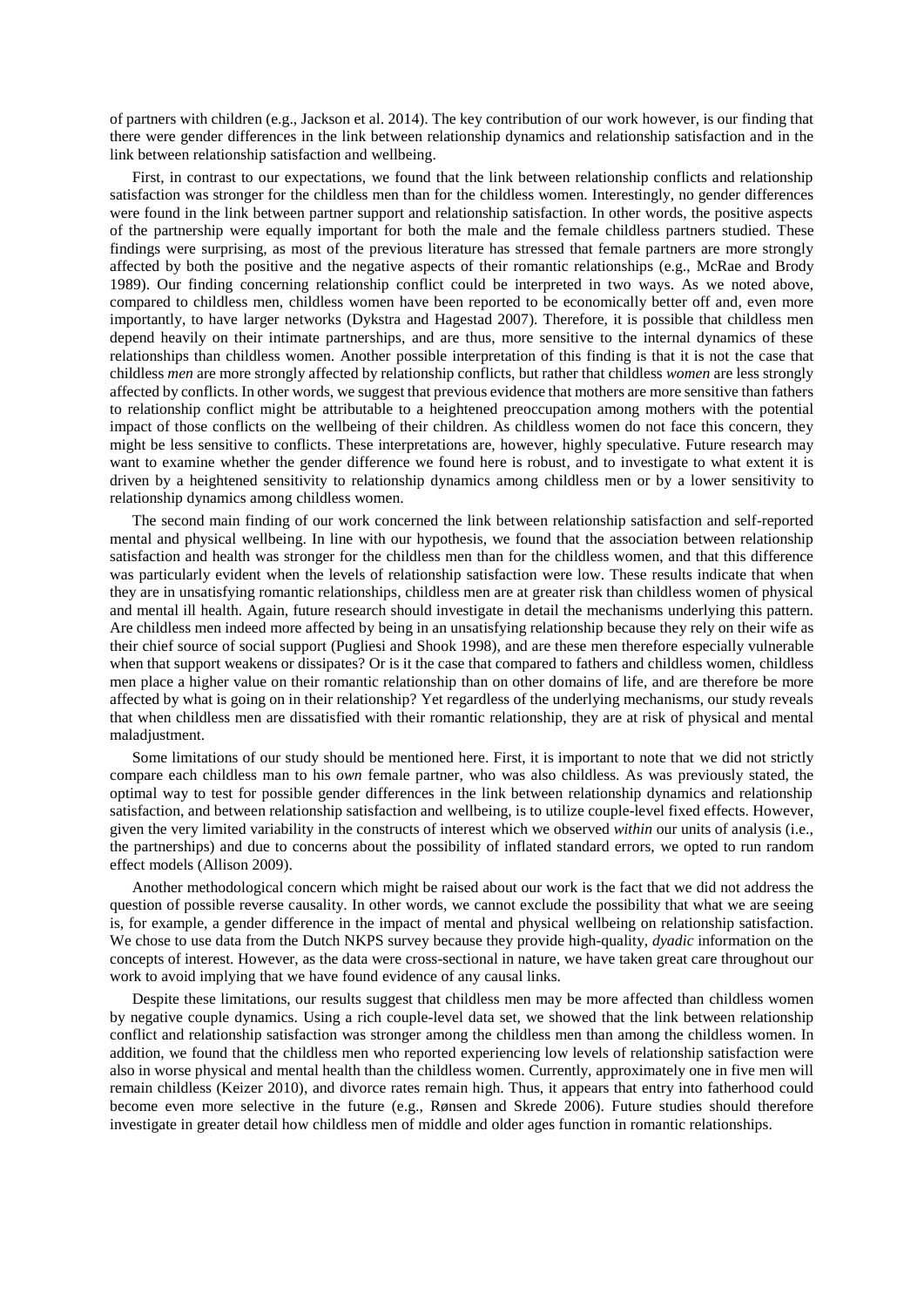#### **Literature**

- Acitelli, L.K., Antonucci, T.C. (1994). Gender differences in the link between marital support and satisfaction in older couples. *Journal of Personality and Social Psychology*, 67, 688-698.
- Allison, P.D. (2009). *Fixed effects regression models*. Newbury Park, CA: Sage.
- Bernard, J. (1972). *The Future of Marriage*. New York: Bantam.
- Bulcroft, R., Teachman, J. (2003). Ambiguous constructions: Development of a childless or childfree life course. In Coleman M., Ganong L.H. (Eds.), *Handbook of contemporary families: Considering the past, contemplating the future* (pp. 116-135). London: Sage.
- Carstensen, L.L. (1992). Social and emotional patterns in adulthood: support for socioemotional selectivity theory. *Psychology and Aging*, 7, 331–8.
- Coombs, R.H. (1991). Marital status and personal well-being: A literature review. *Family relations*, 97-102.
- Cramer, D. (2004). Satisfaction with a romantic relationship, depression, support, and conflict. *Psychology and Psychotherapy: Theory, Research and Practice*, 77, 449-461
- Ducharme, F. (1997). Conjugal support, coping behaviours and mental health of elderly couples: a three-wave longitudinal panel study. *Health Care in Later Life*, 2, 155–65.
- Dykstra, P.A., Hagestad, G.O. (2007). Childlessness and parenthood in two centuries: Different roads—Different maps? *Journal of Family Issues*, 28, 1518-1532.
- Dykstra, P.A., Kalmijn, M., Knijn, T.C.M., Komter, A.E., Liefbroer, A.C., Mulder, C.H. (2005). *Codebook of the Netherlands Kinship Panel Study, a multi-actor, multimethod panel study on solidarity in family relationships, Wave 1* (No. 4). Den Haag, the Netherlands.
- Dykstra, P.A., Wagner, M. (2007). Pathways to childlessness and late-life outcomes. *Journal of Family Issues*, 28, 1487-1517.
- Eggebeen, D.J., Knoester, C. (2001). Does fatherhood matter for men? *Journal of Marriage and Family*, 63, 381- 393.
- Ferraro, K.F., Farmer, M.M. (1999). Utility of health data from social surveys: Is there a gold standard for measuring morbidity? *American Sociological Review*, 64, 303 – 315.
- Garssen, J., de Beer, J., Cuyvers, P., de Jong, A. (2001). *Samenleven. Nieuwe feiten over relaties en gezinnen. [Living together. New facts about relationships and families]*. Voorburg/Heerlen, the Netherlands: CBS.
- Gilford, R. (1986). Marriages in later life. *Generation*s, 10, 16-20.
- Gove, W.R., Hughes, M. (1979). Possible causes of the apparent sex differences in mental health. *American Sociological Review*, 44, 59-81.
- Greene, M.E., Biddlecom, A.E. (2000). Absent and problematic men: Demographic accounts of male reproductive roles. *Population and Development Review*, 26, 81-115.
- Grunow, D., Schulz, F., Blossfeld, H.-P. (2012). What determines change in the division of housework over the course of marriage? *International Sociology*, 27, *289-307*
- Henry, R.G., Miller, R.B., Giarrusso, R. (2005). Difficulties, disagreements, and disappointments in late-life marriages. *International Journal of Aging and Human Development*, 61, 243–64.
- Hess, B., Soldo, B. (1985). Husband and wife networks. In Sauer, W.J., Coward, R.T. (Eds.). *Social support networks and the care of the elderly: Theory, research and practices* (pp. 67-92). New York: Springer.
- Hilbert, P., Bodemann, G., Nussbeck, F.W., Bradbury, T.N. (2013). Predicting relationship satisfaction in distressed and non-distressed couples based on a stratified sample: a matter of conflict, positivity or support? *Family Science*, 4, 110-120.
- Hird, M., Abshoff, K. (2000). Women without children: A contradiction in terms? *Journal of Comparative Family Studies*, 31, 347-366.
- Hogerbrugge, M.J.A., Komter, A.E., Scheepers, P. (2012). Dissolving long-term romantic relationships: Assessing the role of the social context. *Journal of Social and Personal Relationships*, 30, 320–342.
- Hook, J. (2006). Care in context. Men's unpaid work in 20 countries, 1965-2003. *American Sociological Review*, 71, 639-660
- Jackson, J.B., Miller, R.B., Oka, M., Henry, R.G. (2014). Gender differences in marital satisfaction: A metaanalysis. *Journal of Marriage and Family*, 76, 105-129.
- Julien, D., Markman, H.J. (1991). Social support and social networks as determinants of individual and marital outcomes. *Journal of Social and Personal Relationships*, 8, 549-568.
- Keizer, R. (2010). *Remaining childless. Causes and consequences from a life course perspective*. Dissertation. Utrecht University. Enschede: Ipskamp.
- Keizer, R., Dykstra, P.A., Poortman, A.-R. (2010). Life outcomes of childless men and fathers. *European Sociological Review*, 26, 1-15.
- Kendig, H., Dykstra, P.A., van Gaalen, R.I.A., Melkas, T. (2007). Health of aging parents and childless individuals. *Journal of Family Issues*, 28, 1457-1486.